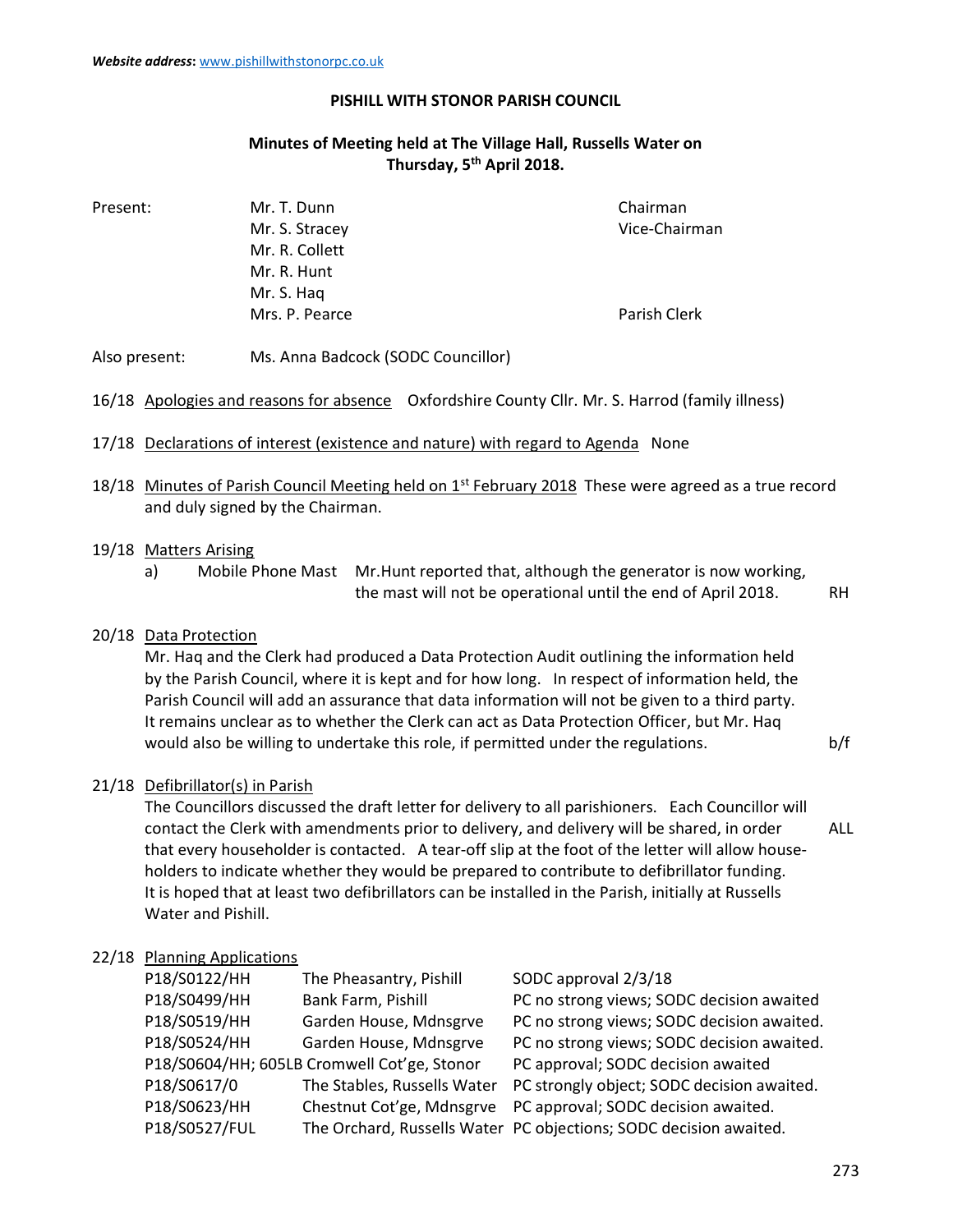## Pishill with Stonor Parish Council – Minutes of Meeting 5/4/18 (2)

### 23/18 Finance

Bank balance The Clerk reported that the Barclays Bank Community Account stands at £2,426.91 and the Queen's Birthday Account at £6.76.

\_\_\_\_\_\_\_\_\_\_\_\_\_\_\_\_\_\_\_\_\_\_\_\_\_\_\_\_\_\_\_\_\_\_\_\_\_\_\_\_\_\_\_\_\_\_\_\_\_\_\_\_\_\_\_\_\_\_\_\_\_\_\_\_\_\_\_\_\_\_\_\_\_\_\_\_\_\_\_\_\_\_\_\_\_\_

Receipts, Payments

 The Clerk reported that the first Precept payment of £2400.00 had been received from SODC. The Parish Council had received a letter from The Parochial Church Council of Pishill thanking the Councillors for their donation of £150.00 towards graveyard maintenance.

 Whilst compiling the end of year Bank Reconciliation account, it transpired that Ch.no: 100508 had not been presented to Barclays Bank; this was reissued (see below). Cheques issued at meeting:

| Ch.no: 100530 Oxfordshire Association of Local Councils (ann.sub 2018/19) | £135.06 |
|---------------------------------------------------------------------------|---------|
| 100531 Village Hall, Russells Wtr (mtg hire 5//4/18, 1½ hrs @ £12 ph)     | £ 18.00 |
| 100532 P.A.Pearce (unpresented ch. re: Clerk's wages, due 8/5/17)         | £350.00 |
| 100533 P.A.Pearce (Clerk's wages 10 wks 29/1/18-31/3/18 @ £84pw +         |         |
| postage exps £29.52)                                                      | £869.52 |

# External auditors

The Clerk had received emailed details from the recently appointed external auditors, Moore Stephens. The necessary audit forms had not been received. The internal auditor, Mr. Roger Symes has indicated his willingness to undertake the internal audit for the 2017/18 financial year. Funding requests None received.

# 24/18 Parish Communications

- a) Broadband Mr. Haq reported that Maidensgrove and Russells Water are now 'live'. Latest information indicates that Hollandridge will be functioning in June. Stonor speeds have been improved since broadband became available, with two cabinets serving the village. There was no update available re: Pishill, where a faster service is anticipated in early Summer.
- 25/18 Roads The Councillors commented that this winter the weather has been much worse than any experienced recently.
	- a) Parish Potholes All roads and lanes are severely affected. The Clerk was asked to PP contact OCC Cllr. Mr. S. Harrod indicating dissatisfaction and requesting urgent assistance. It is, however, recognised that the whole country is currently suffering problems, chiefly due to the unusually severe winter weather. It has been reported that central Government is releasing extra funding specifically for dealing with road maintenance issues.

# b) Request from parishioners to supply additional salt bins in Park Lane

 This was discussed by the Councillors, including the possible purchase of a small snow clearing machine. Mr. Stracey will obtain a price for salt bin provision. SS

 The Clerk was asked to contact the residents of Pishill Bank to advise PP that the experience of spreading salt in Hollandridge Lane had resulted in considerable damage to the lane surface. If they wish to proceed, the Parish Council will provide salt and container(s) next winter. b/f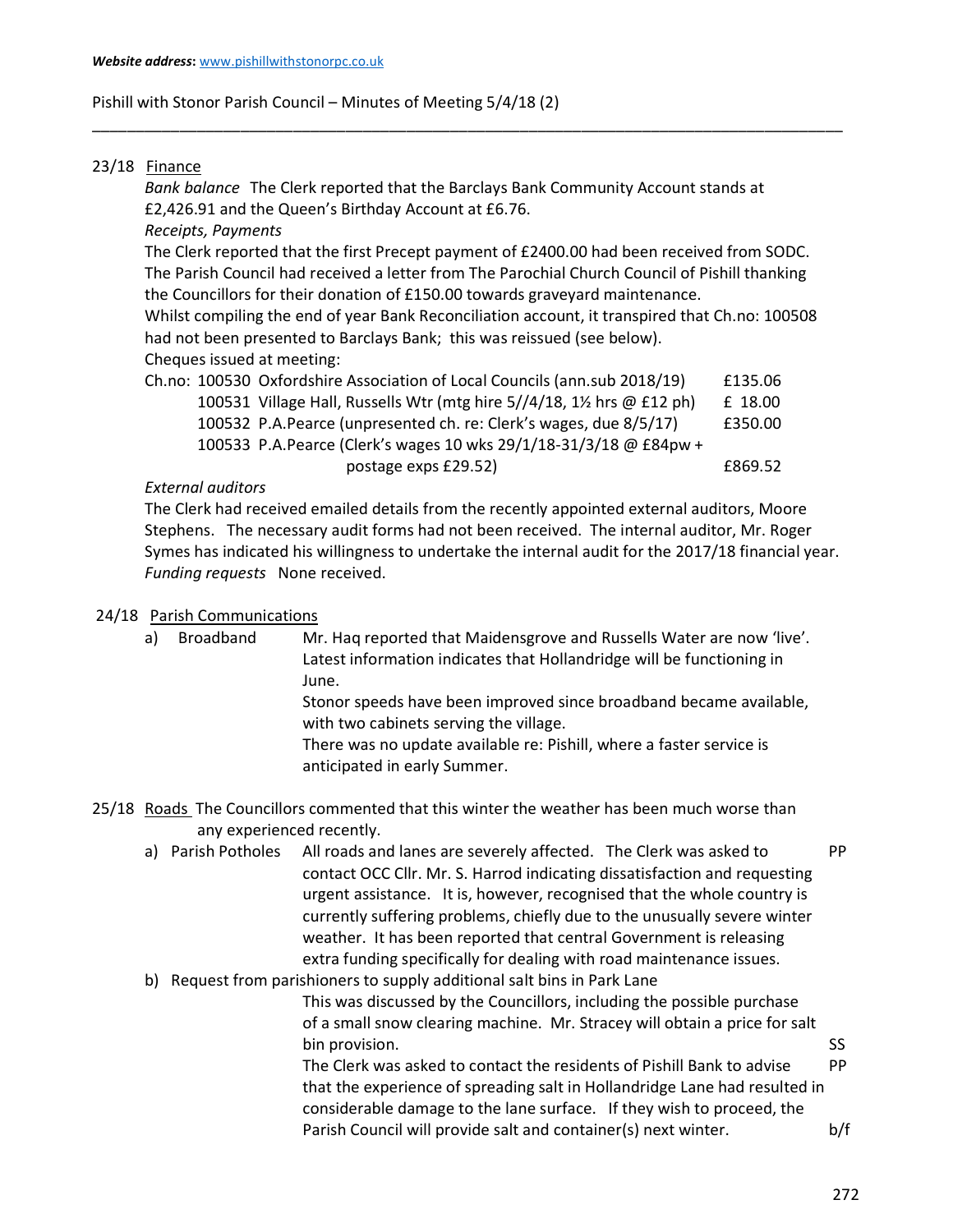## Pishill with Stonor Parish Council – Minutes of Meeting 5/4/18 (3)

## 25/18 (cont)

c) Clearance of ditches in Balham's Lane and Hollandridge Lane Due to the current extremely wet weather, it has not been possible to clear these ditches at present, but Mr. Hunt has alerted Mr. Philip RH Shaw, who will give the Parish Council an estimate for the work.

\_\_\_\_\_\_\_\_\_\_\_\_\_\_\_\_\_\_\_\_\_\_\_\_\_\_\_\_\_\_\_\_\_\_\_\_\_\_\_\_\_\_\_\_\_\_\_\_\_\_\_\_\_\_\_\_\_\_\_\_\_\_\_\_\_\_\_\_\_\_\_\_\_\_\_\_\_\_\_\_\_\_\_\_\_\_

It is intended that this will be funded using the Community Infrastructure

Levy (CIL). PP

26/18 District Cllr. Ms. A. Badcock The Chairman thanked Cllr. Badcock for attending and invited her to address the meeting. Cllr. Badcock drew the councillors' attention to the SODC 'Lottery'. In response to questions, Cllr. Badcock outlined the current position regarding the proposals for additional housing at either Chalgrove or Culham.

 Cllr. Badcock gave brief details re: Mr. John Cotton's resignation as leader of the Conservative group at SODC.

## 27/18 Commons Report

| a) | Driving on Maidensgrove/Russells Wtr Cmn | Nothing to report at present               |    |
|----|------------------------------------------|--------------------------------------------|----|
|    | b) Driving through fields                | This had been a problem but, possibly due  |    |
|    |                                          | to the extremely wet weather, nothing to   |    |
|    |                                          | report at present                          |    |
|    | Right of Way-                            | Mr. Dunn reported that this is being nego- |    |
|    | Gates at Horseshoe Cottage, R. Wtr       | tiated on behalf of Lord Camoys through    |    |
|    |                                          | Simmons & Sons.                            | ΓŊ |

28/18 Footpaths Report Very muddy.

### 29/18 Refuse & Waste Management

 a) Litter Blitz 2018 This was, as usual, a very successful event, held on two separate weekends; in Stonor on 24/25<sup>th</sup> February and at Russells Water and Maidensgrove on 24/25th March. The Councillors were delighted with the response, and the Clerk was asked to email, thanking all those who had participated. **PP** 

### 30/18 Any other business

a) World War I – Commemoration Day arrangements –  $11^{th}$  November 2018 Mr.Hunt had been in contact with Mr. Chris Lloyd-Rogers regarding a beacon, which they will position in Bix at the finalised destination.

 The Clerk had been contacted by Brig. A. Myrtle in connection with the proceedings and the Councillors were asked their opinion on whether they had a preference the ceremony to take place on Bix Common, with the Bix Village Hall as a refreshment venue, or at Bix Manor,, where permission is being sought to utilize the field at the rear (owned by the Fleming family) for the beacon. The Councillors unanimously agreed that they favoured Bix Manor.

Following this discussion, the Clerk was asked to contact Brig. Myrtle, also offering PP a £100.00 Parish Council donation towards the event. (Details required of cheque signatory).